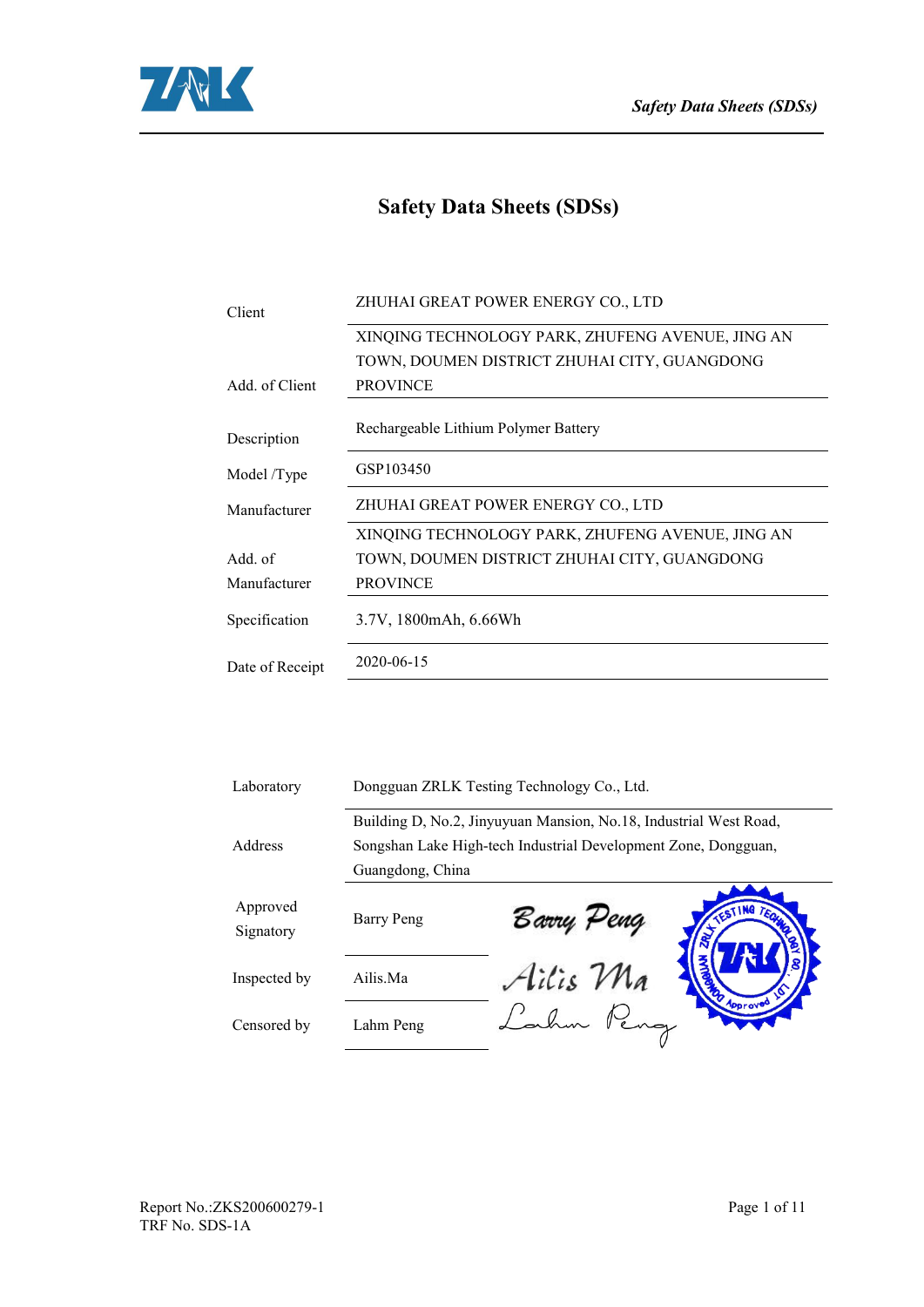

### **1. IDENTIFICATION OF THE SUBSTANCE/PREPARATION AND OF THE COMPANY/UNDERTAKING**

#### **Product Identifier**

Product name: Rechargeable Lithium Polymer Battery

Model: GSP103450

#### **Other** means of identification

Synonyms:none

#### **Recommended use of the chemical and restrictions on use**

Recommended Use:Used in portabl electronic equipments;

Uses advidsed against:

a) Do not dismantle, open or shred secondary cells or batteries.

b) Keep batteries out of the reach of children

Battery usage by children should be supervised. Especially keep small batteries out of reach of small children.

c) Seek medical advice immediately if a cell or a battery has been swallowed.

d) Do not expose cells orbatteries to heat or fire. Avoid storage in direct sunlight.

e) Do not short-circuit a cell or a battery. Do not store cells or batteries haphazardly in a box or drawer where they may short-circuit each other or be short-circuited by other metal objects.

f) Do not remove a cell or battery from its original packaging until required for use.

g) Do not subject cells or batteries to mechanical shock.

h) In the event of a cell leaking, do not allow the liquid to come in contact with the skin or eyes. If contact has

been made, wash the affected area with copious amounts of water and seek medical advice.

i) Do not use any charger other than that specifically provided for use with the equipment.

j) Observe the plus (+) and minus (–) marks on the cell, battery and equipment and ensure correct use.

k) Do not use any cell or battery which is not designed for use with the equipment.

l) Do not mix cells of different manufacture, capacity, size or type within a device.

m) Always purchase the battery recommended by the device manufacturer for the equipment.

n) Keep cells and batteries clean and dry.

o) Wipe the cell or battery terminals with a clean dry cloth if they become dirty.

p) Secondary cellsand batteries need to be charged before use. Always use the correct charger and refer to the manufacturer's instructions or equipment manual for proper charging instructions.

q) Do not leave a battery on prolonged charge when not in use.

r) After extended periods of storage, it may be necessary to charge and discharge the cells orbatteries several times to obtain maximum performance.

s) Retain the original product literature for future reference.

t) Use the cellor battery only in the application for which it was intended.

u) When possible, remove the battery from the equipment when not in use.

v) Dispose of properly.

#### **Details** of the supplier of the safety data sheet:

Supplier Name: ZHUHAI GREAT POWER ENERGY CO., LTD

Address: XINQING TECHNOLOGY PARK, ZHUFENG AVENUE, JING AN TOWN, DOUMEN

DISTRICT ZHUHAI CITY, GUANGDONG PROVINCE

Telephone number of the supplier: 0086-756-6199666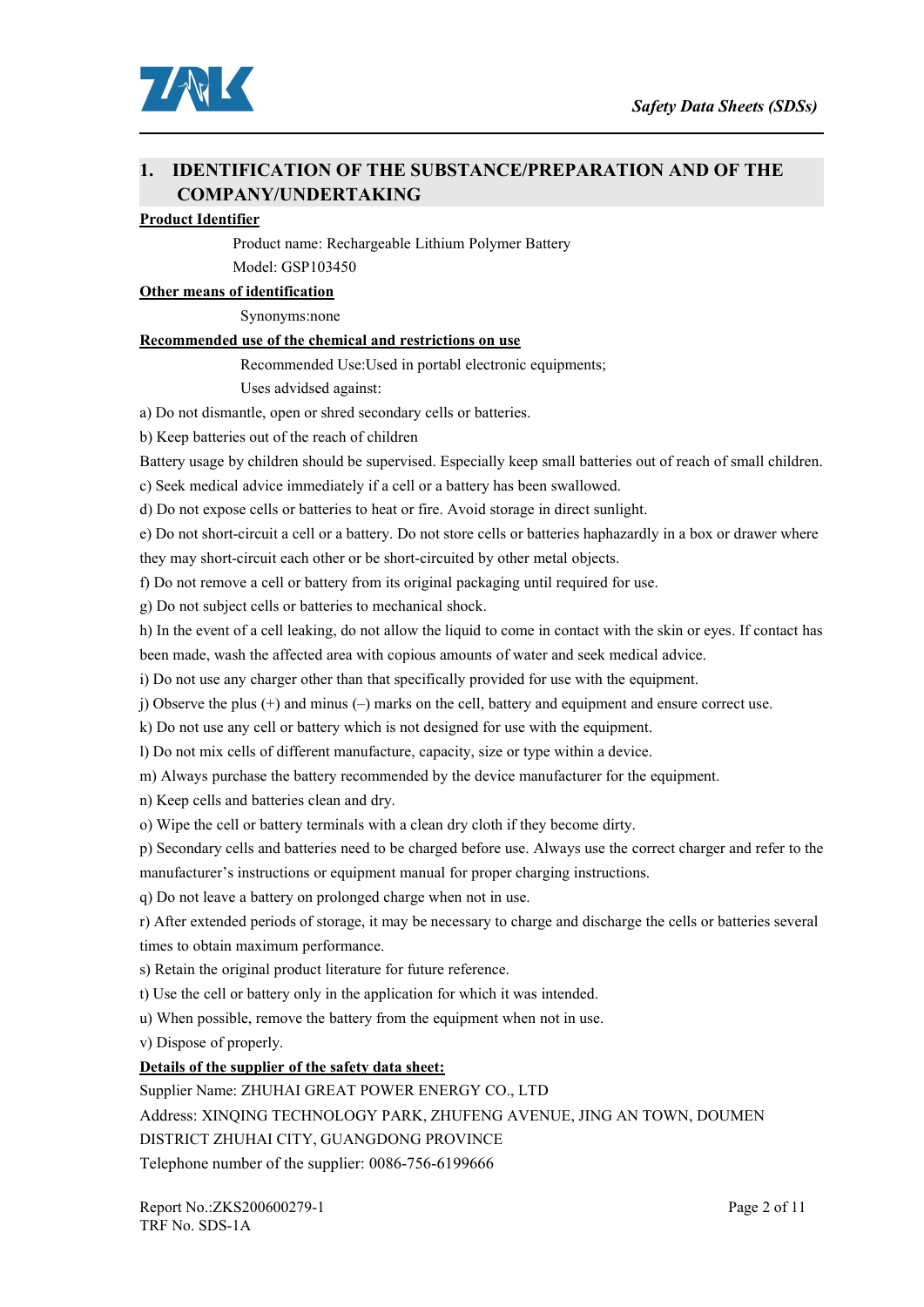

E-mail address: renzheng@greatpower.net Company Emergency Phone Number: 0086-756-6199666

### **2. HAZARDS IDENTIFICATION**

#### **Classification**

| Acute toxicity - Dermal                               | Category 3  |
|-------------------------------------------------------|-------------|
| Serious eye damage/eye irritation                     | Category 2A |
| Carcinogenicity                                       | Category 2  |
| Specific target organ toxicity (repeated<br>exposure) | Category 1  |

#### **GHS Label elements, including precautionary statements**

#### **Danger**

#### **Hazard statements**

Toxic in contact with skin

Causes serious eye irritation

Suspected of causing cancer

Causes damage to organs through prolonged or repeated exposure



#### **Precautionary statements-Prevention**

Obtain special instructions before use Do not handle until all safety precautions have been read and understood Wear protective gloves/protective clothing/eye protection/face protection Wash face, hands and any exposed skin thoroughly after handling Do not breathe dust/fume/gas/mist/vapors/spray Do not eat, drink or smoke when using this product

#### **Precautionary Statements - Response**

If exposed or concerned: Get medical advice/attention Specific treatment (see supplemental first aid instructions on this label)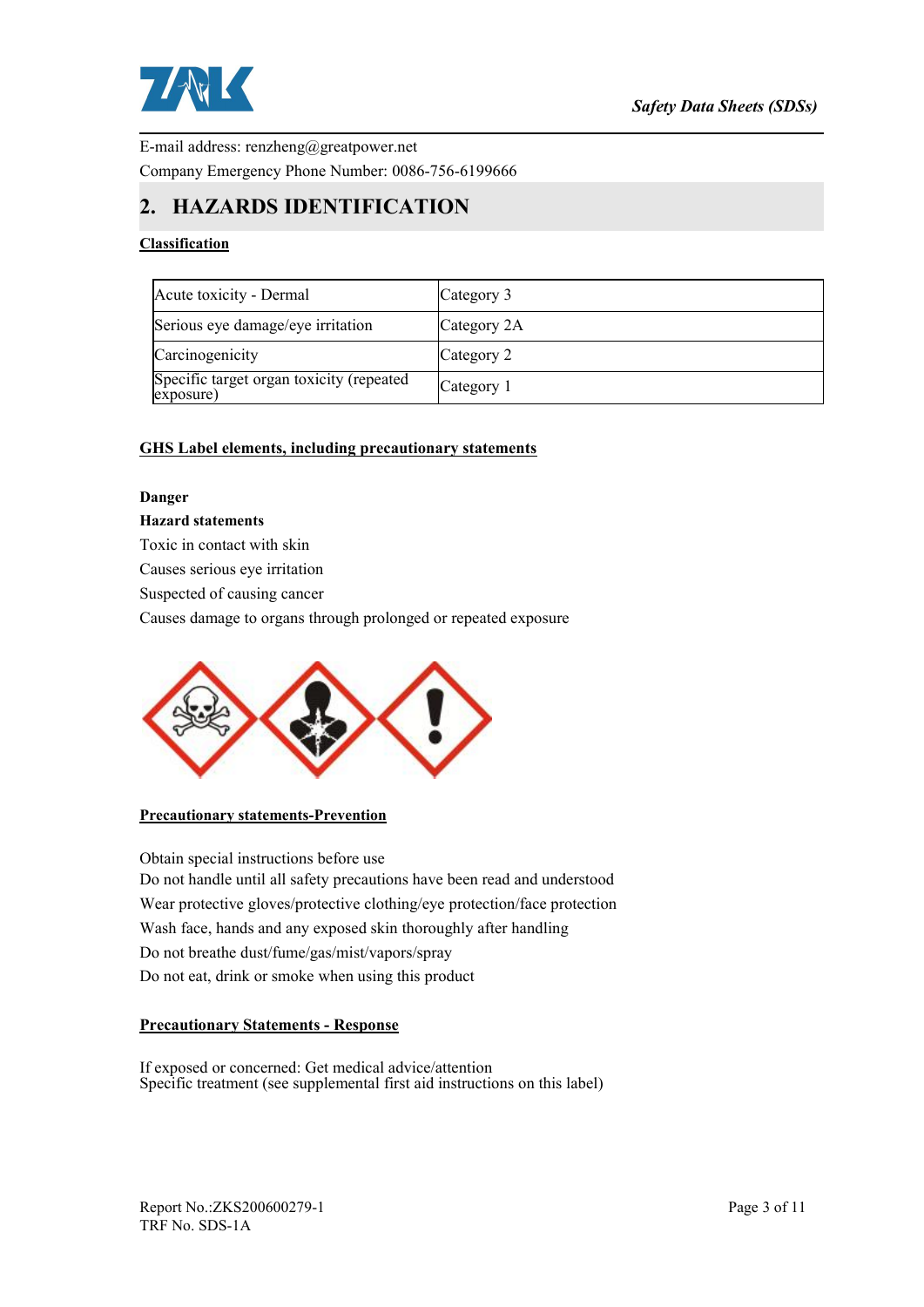

#### **Eyes**

IF IN EYES: Rinse cautiously with water for several minutes. Remove contactlenses, if present and easy to do. Continue rinsing If eye irritation persists: Get medical advice/attention

#### **Skin**

IF ON SKIN: Wash with plenty of water and soap Call a POISON CENTER or doctor if you feel unwell Take off immediately all contaminated clothing and wash it before reuse

#### **Precautionary Statements - Storage**

Store locked up

#### **Precautionary Statements - Disposal**

Dispose of contents/container to an approved waste disposal plant

#### **Other information**

harmful if swallowed. Very toxic to aquatic life with long lasting effects.

### **3. COMPOSITION/INFORMATION ON INGREDIENTS**

#### **Chemical characterixation: Mixtures**

#### **Description:**

Product: Consisting of the following components.

| Common Chemical Name                | Concentration $(\% )$ | <b>CAS</b> Number |  |
|-------------------------------------|-----------------------|-------------------|--|
| Lithium Cobalt Oxide ( $LiCoO2$ )   | 51                    | 12190-79-3        |  |
| Graphite                            | 24                    | 7782-42-5         |  |
| Cellulose, carboxymethyl ether      | 2                     | $9000 - 11 - 7$   |  |
| Phosphate(1-), hexafluoro-, lithium | 8.6                   | 21324-40-3        |  |
| Dimelene carbonate                  | 8.2                   | 616-38-6          |  |
| Polypropylene                       | 1                     | $9003 - 07 - 0$   |  |
| Aluminum Foil                       | 2.75                  | 7429-90-5         |  |
| Copper                              | 2.45                  | 7440-50-8         |  |

Note: CAS number is Chemical Abstract Service Registry Number.

N/A=Not apply.

### **4. FIRST-AID MEASURES**

#### **First aid measures**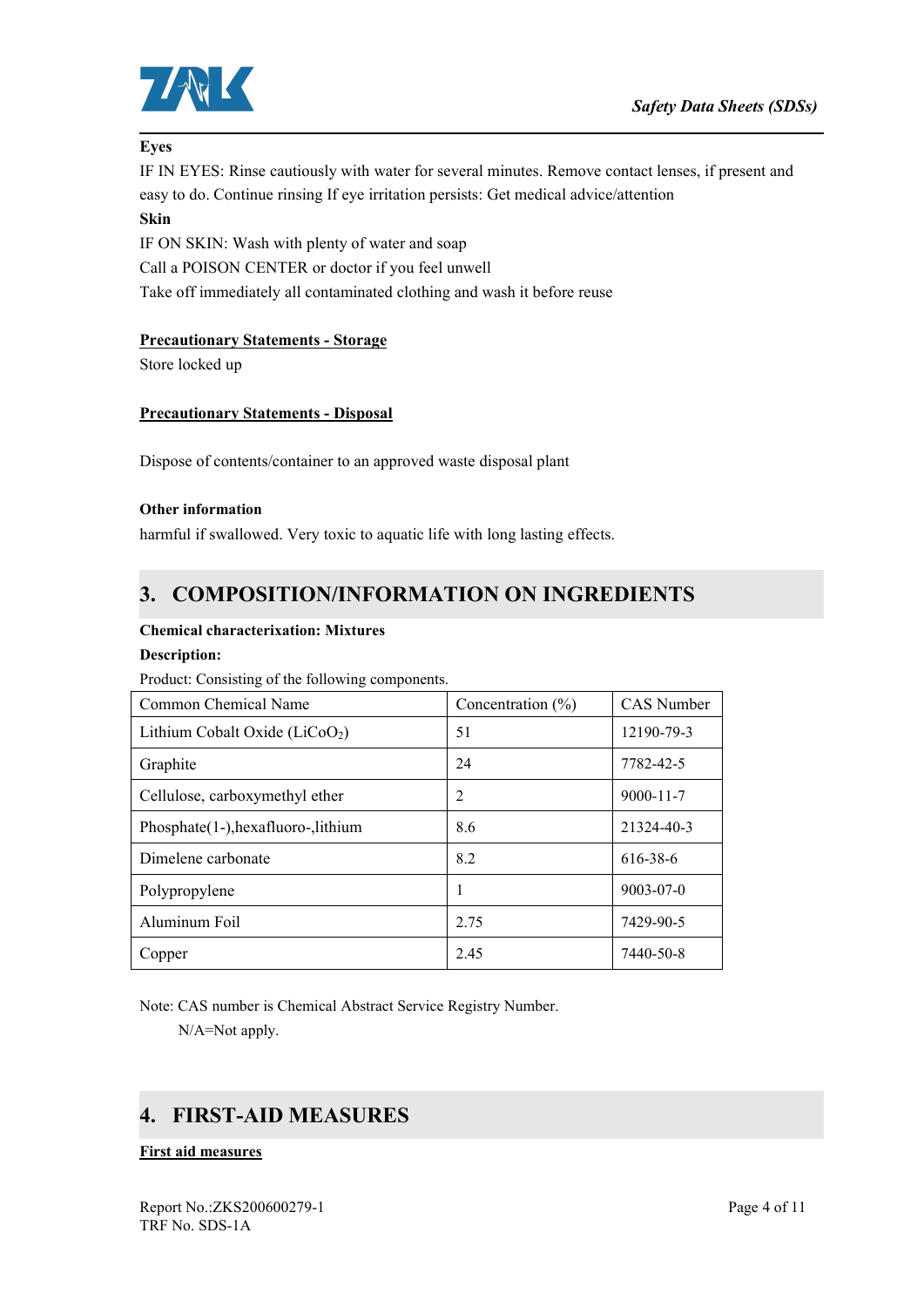

Eye Contact Rinse thoroughly with plenty of water, also under the eyelids. If symptoms persist, call a physician.

Skin Contact Remove contaminated clothing and shoes. Wash skin with soap and water. In the case of skin irritation or allergic reactions see a physician.

Inhalation Move to fresh air. If symptoms persist, call a physician.

Ingestion Do NOT induce vomiting. Drink plenty of water. If symptoms persist, call a physician.

Most important symptoms and effects, both acute and delayed

Swallowing Do not induce vomiting. Get medical attention.

**Most Important Symptoms/Effects** No information available.

#### **Indication of any immediate medical attention and special treatment needed**

Notes to Physician Treat symptomatically

### **5. FIRE-FIGHTING MEASURES**

#### **Suitable Extinguishing Media**

CO2, dry chemical powder, water spray.

Unsuitable Extinguishing Media:No information available.

#### **Specific Hazards Arising from the Chemical**

Formation of toxic gases is possible during heating or in case of fire.

In case of fire, the following can be released:

Carbon monoxide(CO)

Carbon dioxide

Other irritating and toxic gases.

#### **Hazardous Combustion Products**

Carbon oxides.

Explosion Data

Sensitivity to Mechanical Impact No

Sensitivity to Static Discharge No

#### **Protective Equipment and Precautions for Firefighters**

As in any fire, wear self-contained breathing apparatus pressure-demand, MSHA/NIOSH (approved or equivalent) and full protective gear. For example: Wear self-contained respiratory protective device. Wear suitable protective clothing and eye/face protection.

#### **Special hazards arising from the substance or mixture:**

Battery may burstand release hazardus decomposition products when exposed to a fire situation. Lithium ion batteries contain flammable electrolyte that may vent, ignite and produce sparks when subjected to high temperature(>150℃), When damaged or abused(e.g. mechanical damage or electrical overcharging); may burn rapidly with flare-burning effect; may ignite other batteries in clothes proximity.

### **6. ACCIDENTAL RELEASE MEASURES**

**Personal precautions, protective equipment and emergency procedures**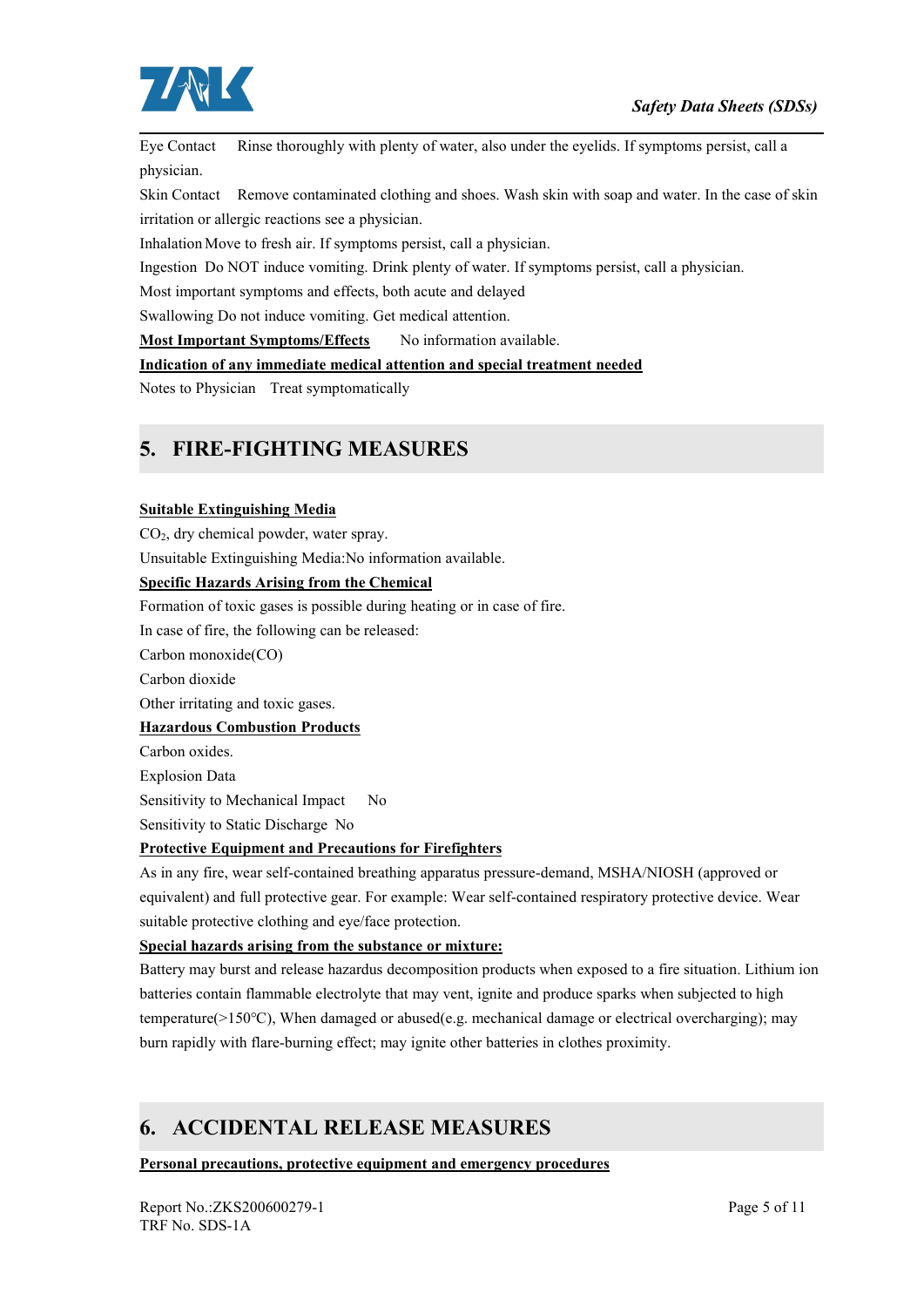

Personal Precautions Avoid contact with eyes.

Refer to section 8 for personal protective equipment. Ensure adequate ventilation. Remove all sources of ignition.

Evacuate personnel to safe areas.

#### **Environmental precautions**

Environmental Precautions Refer to protective measures listed in Sections 7 and 8.

Absorb with liquid-binding material (sand, diatomite, acid binders, universal binders, sawdust).

Dispose contaminated material as waste according to item 13.

#### **Methods and material for containment and cleaning up**

Methods for Containment Prevent further leakage or spillage if safe to do so.<br>Methods for Cleaning up Use personal protective equipment. Dam up. Cover liquid spill with sand, earth or other Non combustible absorbent material. Pick up and transfer to properly labeled containers. Clean contaminated surface thoroughly.

### **7. HANDLING AND STORAGE**

#### **Precautions for safe handling**

Handling Handle in accordance with good industrial hygiene and safety practice. Avoid contact with skin, eyes and clothing. Wear personal protective equipment. Wash thoroughly after handling. Use this material with adequate ventilation.

The product is not explosive.

#### **Conditions for safe storage, including any incompatibilities**

If the Lithium-ion Battery is subject to storage for such a long term as more than 3 months, it is recommended to recharge the Li-ion Polymer Battery periodically.

3 months: -10℃~+40℃, 45 to 85%RH

And recommended at 0℃~+35℃ for long period storage.

The capacity recovery rate in the delivery state (50% capacity of fully charged) after storage is assumed to be 80% or more.

The voltage for a long time storage shall be 3.7V~4.2V range.

Do not storage Lithium-ion Battery haphazardly in a box or drawer where they may short-circuit each other or be short-circuited by other metal objects.

Keep out of reach of children.

Do not expose Li-ion Polymer Battery to heat or fire. Avoid storage in direct sunlight.

Do not store together with oxidizing and acidic materials**.**

Keep ignition sources away- Do not smoke.

Store in cool, dry and well-ventilated place.

**Incompatible Products** None known.

## **8. EXPOSURE CONTROLS AND PERSONAL PROTECTION**

#### **Control parameters**

Ingredients with limit values that require monitoring at the workplace:

12190-79-3 Lithium Cobalt Oxide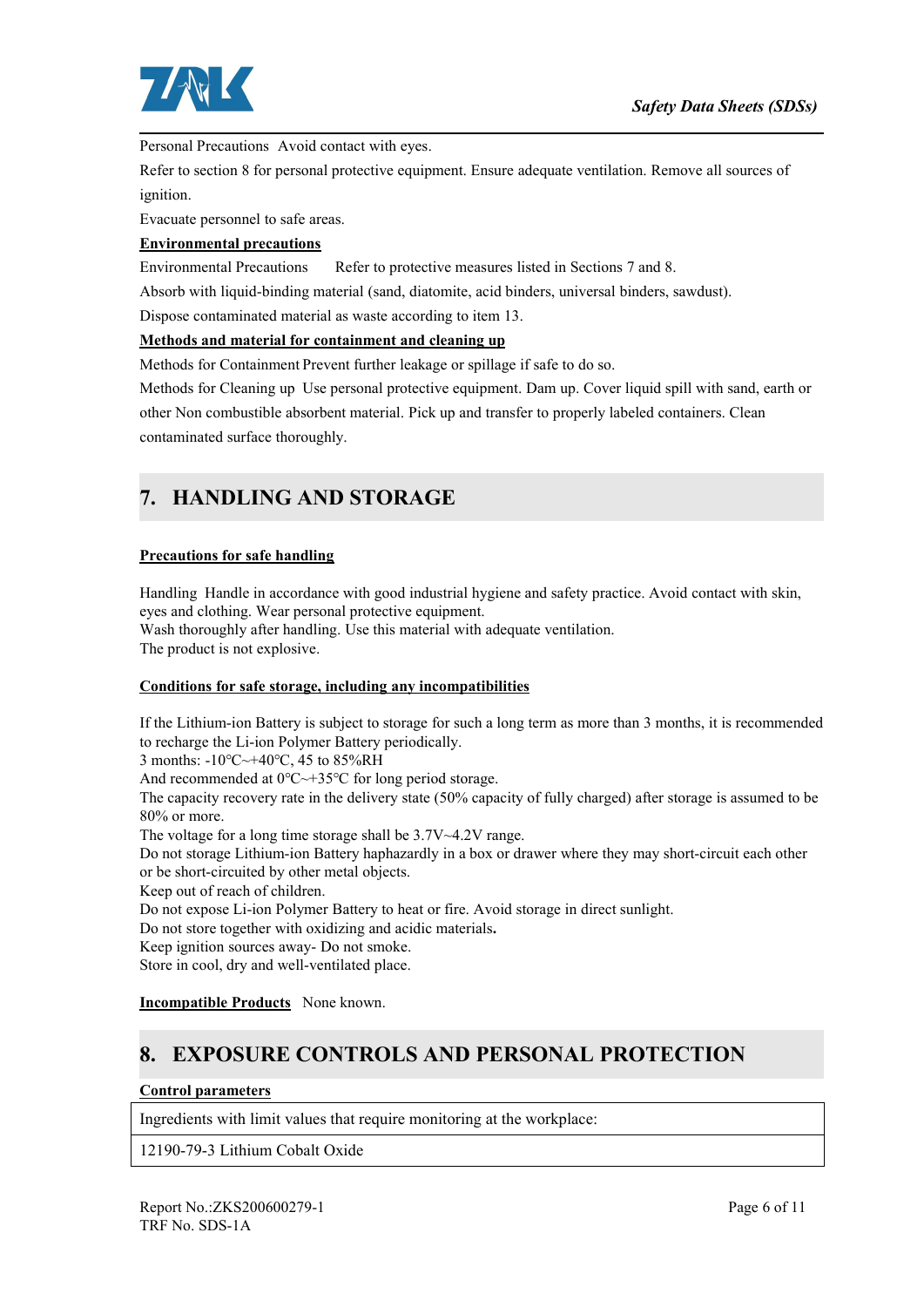#### *Safety Data Sheets (SDSs)*



| TLV (USA)                              | $0.02$ mg/m <sup>3</sup> |
|----------------------------------------|--------------------------|
| MAK (Germany) $\int 0.1 \text{mg/m}^3$ |                          |

**Other Exposure Guidelines** Vacated limits revoked by the Court of Appeals decision in AFL-CIO v. OSHA, 965 F.2d 962(11th Cir., 1992).

**Appropriate engineering controls**

**Engineering Measures** Showers

Eyewash stations

Ventilation systems

Use adequate general or local exhaust ventilation to keep airborne concentrations below the permissible exposure limits. Ensure adequate ventilation.

**Individual protection measures, such as personal protective equipment**

**Eye/Face Protection:**



**Body protection:** Protective work clothing. **Skin protection:**



**Protective gloves**

#### **Material of gloves:**

The selection of the suitable gloves does not only depend on the material, but also on further marks of quality and varies from manufacturer to manufacturer. As the product is a preparation of several substances, the resistance of the glove material can not be calculated in advance and has therefore to be checked prior to the application.

#### **Penetration timeof glove material:**

The exact break trough time has to be found out by the manufacturer of the protective gloves and has to be observed.

**Respiratory Protection** No protective equipment is needed under normal use conditions. If exposure limits are exceeded or irritation is experienced, ventilation and evacuation may be required.

**Hygiene Measures** Handle in accordance with good industrial hygiene and safety practice.

## **9. PHYSICAL AND CHEMICAL PROPERTIES**

|              | Form: Prismatic                          |
|--------------|------------------------------------------|
| Physical     | Color: Silvery                           |
| <b>State</b> | Odour: Odourless                         |
|              | Odor Threshold: No information available |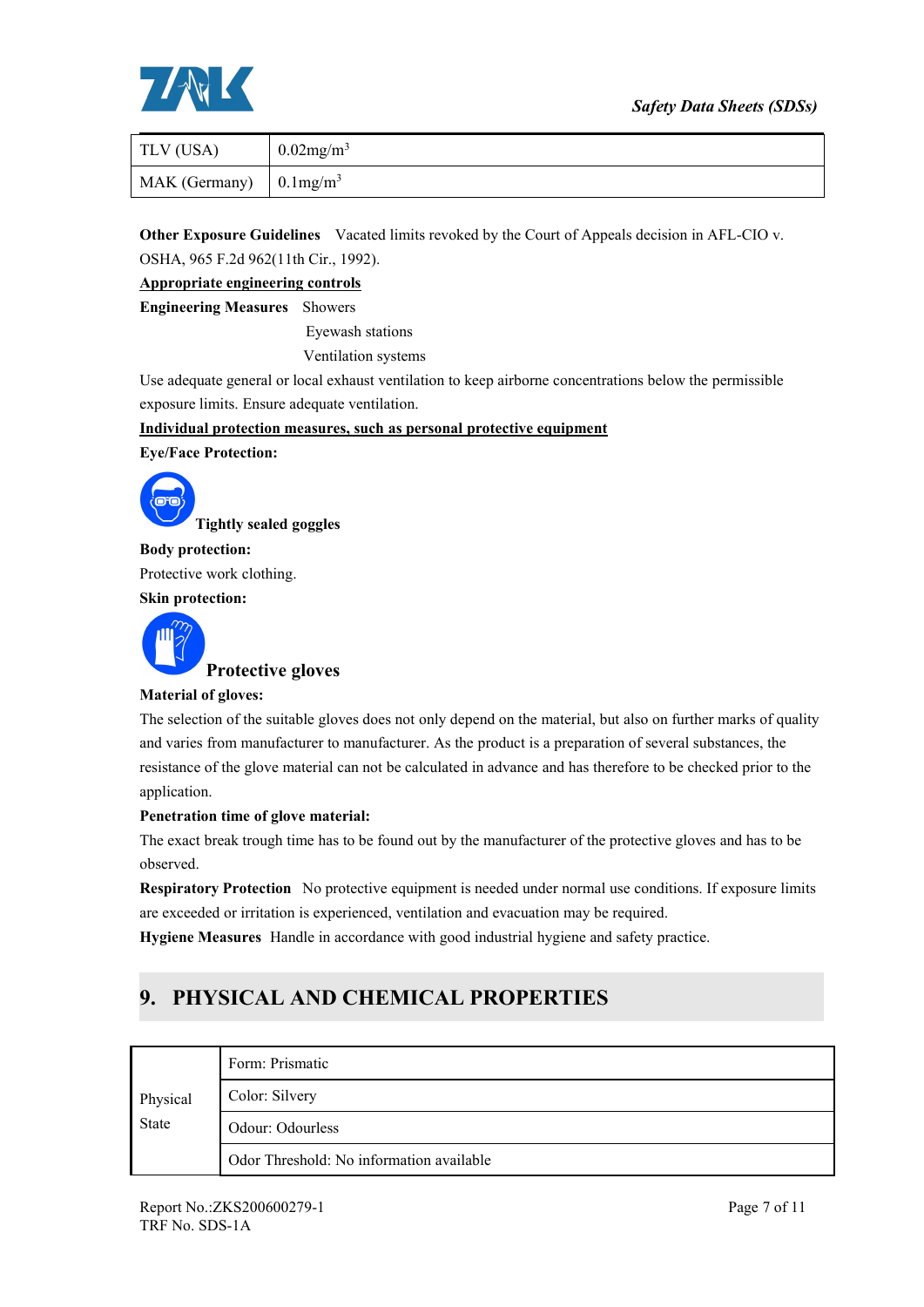

| Change in condition:                         | Not determined.                            |
|----------------------------------------------|--------------------------------------------|
| pH, with indication of the concentration     | Not determined.                            |
| Melting point/freezing point                 | Not determined.                            |
| Initial boiling point and Boiling range:     | Not determined.                            |
| <b>Flash Point</b>                           | Not determined.                            |
| Evaporation rate                             | Not determined.                            |
| Flammability (solid, gas)                    | Not determined.                            |
| Upper/lower flammability or explosive limits | Not determined.                            |
| Vapor Pressure:                              | Not determined.                            |
| Vapor Density:                               | Not determined.                            |
| relative density:                            | Not determined.                            |
| Solubility in Water:                         | Not determined.                            |
| Solubility in other solvents                 | Not determined.                            |
| n-octanol/water partition coefficient        | Not determined.                            |
| Auto-ignition temperature                    | Product is not self-igniting.              |
| Decomposition temperature                    | Not determined.                            |
| Odout threshold                              | Not determined.                            |
| Evaporation rate                             | Not determined.                            |
| Viscosity                                    | Not determined.                            |
| Other Information                            | No further relevant information available. |

## 10. **STABILITY AND REACTIVITY**

**Reactivity:** Stable under recommended storage and handling conditions (see section 7, Handling and storage).

**Chemical stability:** Stable under normal conditions of use, storage and transport.

**Thermal decomposition/conditions to be avoided:** No decomposition if used according to specifications.

**Possibility of Hazardous Reactions:** None under normal processing.

**Hazardous Polymerization:** Hazardous polymerization doesnot occur.

**Conditions to avoid:** Strong heating, fire, Incompatible materials.

**Incompatible materials:** Strong oxidizing agents. Strong acids.Base metals.

**Hazardous Decomposition Products:**Carbon oxides, Other irritating and toxic gases.

# **11. TOXICOLOGICAL INFORMATION**

**Acute toxiciy:** No data available.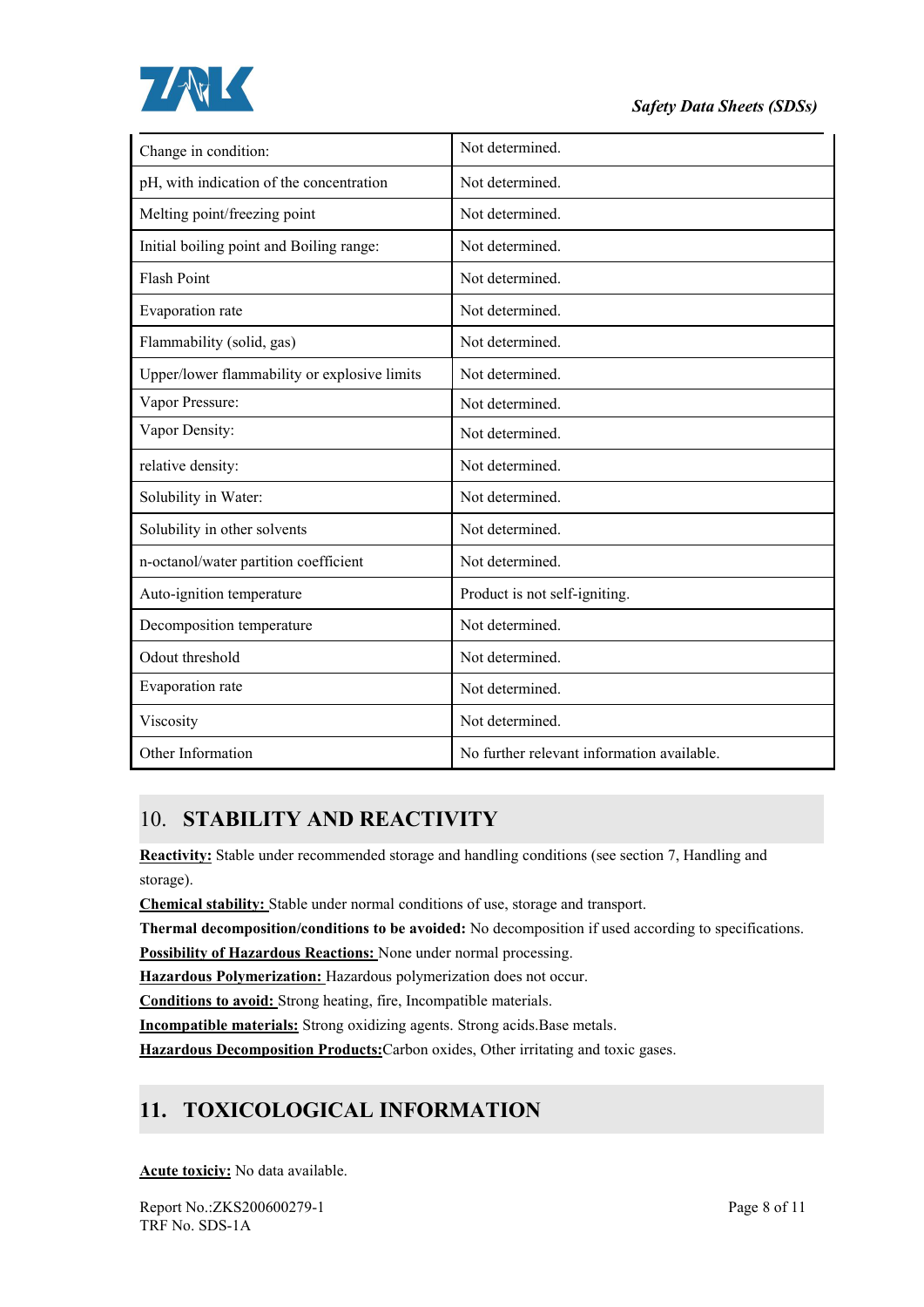

LD/LC50 values relevant for classification:

Not available.

**Skin corrosion/irritation:** No irritant effect.

**Serious eye damage/irritation:** Cause serious eye irritation.

**Respiratory or skin sensitization:** No sensitizing effects known.

**Specific target organ system toxicity:** No information available.

**CMR effects(carcinogenity, mutagenicity and toxicity for reproduction):** No information available.

### **12. Ecological Information**

**Toxicity:**

Acquatic toxicity:

No further relevant information available.

**Persistence and degradability:** No further relevant information available.

**Bioaccumulative potential:** No further relevant information available.

**Mobility in soil:**No further relevant information available.

Results of PBT and vPvB assessment

PBT: Not applicable.

vPvB: Not applicable.

**Other adverse effects:** No information available.

## **13. DISPOSAL CONSIDERATIONS**

#### **Waste treatment methods**

Recommendation: Must not be disposed together with household garbage.

Do not allow product to reach sewage system

#### **Uncleaned packaging:**

Recommendation: Disposal must be made according to official regulations.

### **14. TRANSPORT INFORMATION**

This report applies to by sea, by air and by land;

The Polymer Lithium Battery must be of a design type proved to meet the testing requirements of the Manual of test and criteria, Part III, subsection 38.3;

The Polymer Li-ion Battery according to Section II of PACKING INSTRUCTION 965-967 of the 2020 IATA Dangerous Goods regulations 61<sup>st</sup> Edition may be transported. and applicable U.S. DOT regulations for the safe transport of Lithium-ion Battery.

Polymer Li-ion Battery was protected so as to prevent short circuits. This includes protection against contact with conductive materials within the same packaging that could lead to short circuit;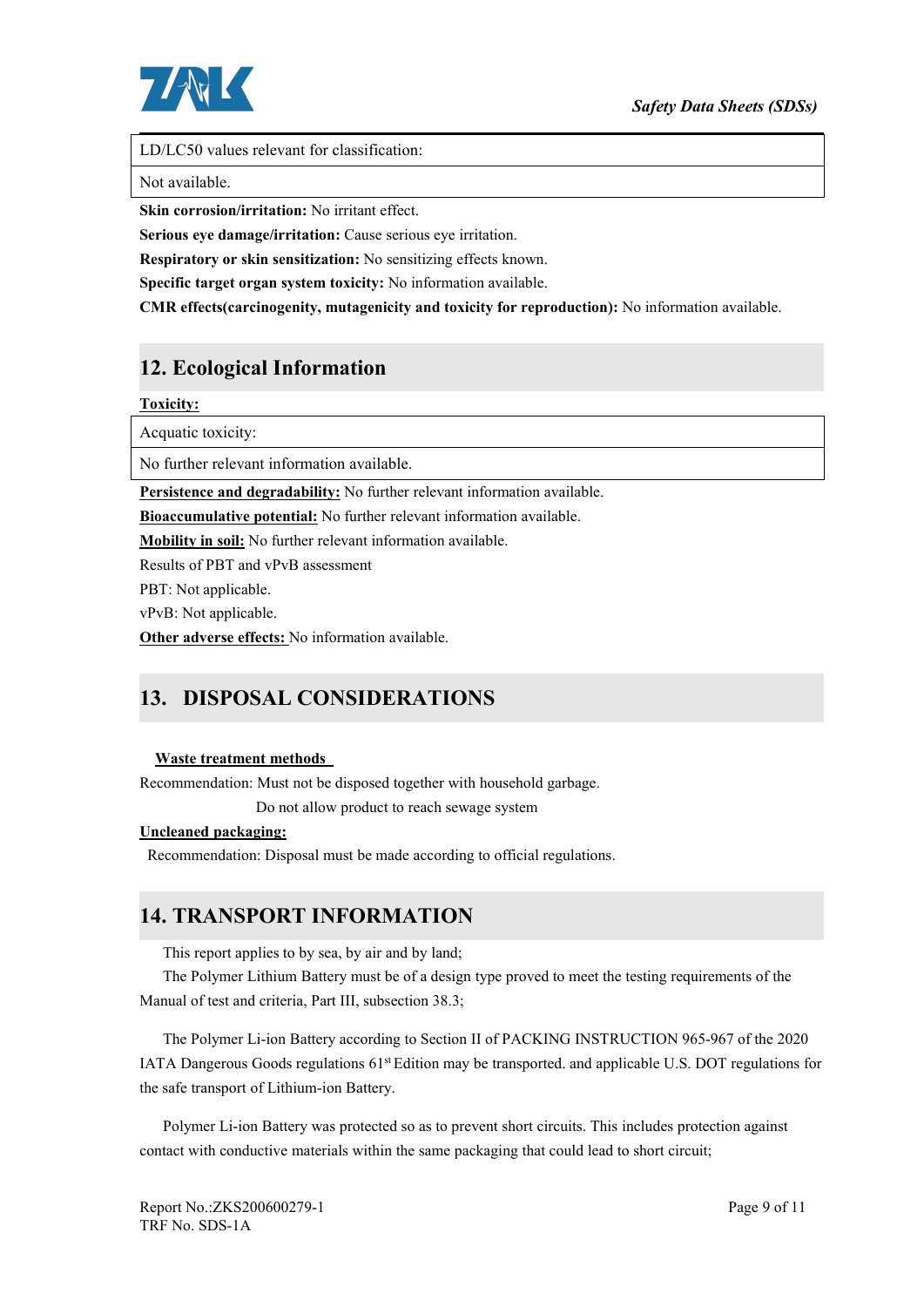

Cell and batteries offered for transport must be packed in inner packaging's that completely enclose the cell or battery; to provide protection from damage or compression to the batteries, the inner packaging's must be placed in a strong rigid outer packaging;

The packaging shall be adequate to avoid mechanical damage during transport, handling and stacking. The materials and pack design shall be chosen so as to prevent the development of unintentional electrical conduction, corrosion of the terminals and ingress of moisture.

The package must be handled with care and that a flammability hazard exists if the package is damaged; With regard to transport, the following regulations are cited and considered:

- The International Civil Aviation Organization (ICAO) Technical Instructions.

- The International Air transport Association (IATA) Dangerous Goods Regulations.

UN number of lithium battery: UN3480;

UN Proper shipping name/Description (technical name): Lithium ion batteries;

- The International Maritime Dangerous Goods Code 2018 Edition (Amdt.39-18)

For lithium-ion batteries by sea, provided that packaging is strong and prevent the products from short-circuit. UN number of lithium battery: UN3481;

UN Proper shipping name/Description (technical name): Lithium ion batteries contained in equipment or

Lithium ion batteries packed with equipment.<br>Special Provision: International maritime dangerous goods code (IMDG) 188, 230, 310, 348, 957;

- The US Hazardous Materials Regulation (HMR) pursuant to a final rule issued by RSPA

- The Office of Hazardous Materials Safety within the US Department of Transportations' (DOT) Research and Special Programs Administration (RSPA)

# **15. REGULATORY INFORMATION**

#### **Safety, health and environmental regulations/legislation specific for the substance or mixture**

EU Regulation:

**Authorisations:** No information available.

**Restrictions on use:** No information available.

| CAS No.         | EU         | <b>US</b>  | Japan      | Canada      | Austrlia   | Korea      | China      |
|-----------------|------------|------------|------------|-------------|------------|------------|------------|
|                 | (EINECS)   | (TSCA)     | (ENCS)     | (DSL/       | (AICS)     | (ECL)      | (IECSC)    |
|                 |            |            |            | NDSL)       |            |            |            |
| 12190-79-3      | Listed     | Not listed | Not listed | <b>NDSL</b> | Not listed | Not listed | Not listed |
| 7782-42-5       | Not listed | Listed     | Not listed | <b>DSL</b>  | Listed     | Listed     | Listed     |
| $9000 - 11 - 7$ | Listed     | Not listed | Not listed | <b>NDSL</b> | Not listed | Not listed | Not listed |
| 21324-40-3      | Not listed | Listed     | Not listed | <b>DSL</b>  | Listed     | Listed     | Listed     |
| 616-38-6        | Listed     | Not listed | Not listed | <b>NDSL</b> | Not listed | Not listed | Not listed |
| $9003 - 07 - 0$ | Listed     | Not listed | Not listed | <b>NDSL</b> | Not listed | Not listed | Not listed |
| 7429-90-5       | Not listed | Listed     | Not listed | <b>DSL</b>  | Listed     | Listed     | Listed     |
| 7440-50-8       | Not listed | Listed     | Not listed | <b>DSL</b>  | Listed     | Listed     | Listed     |

#### **Regulatory information**

**Chemical safety assessment** A Chemical Safety Assessment has not been carried out.